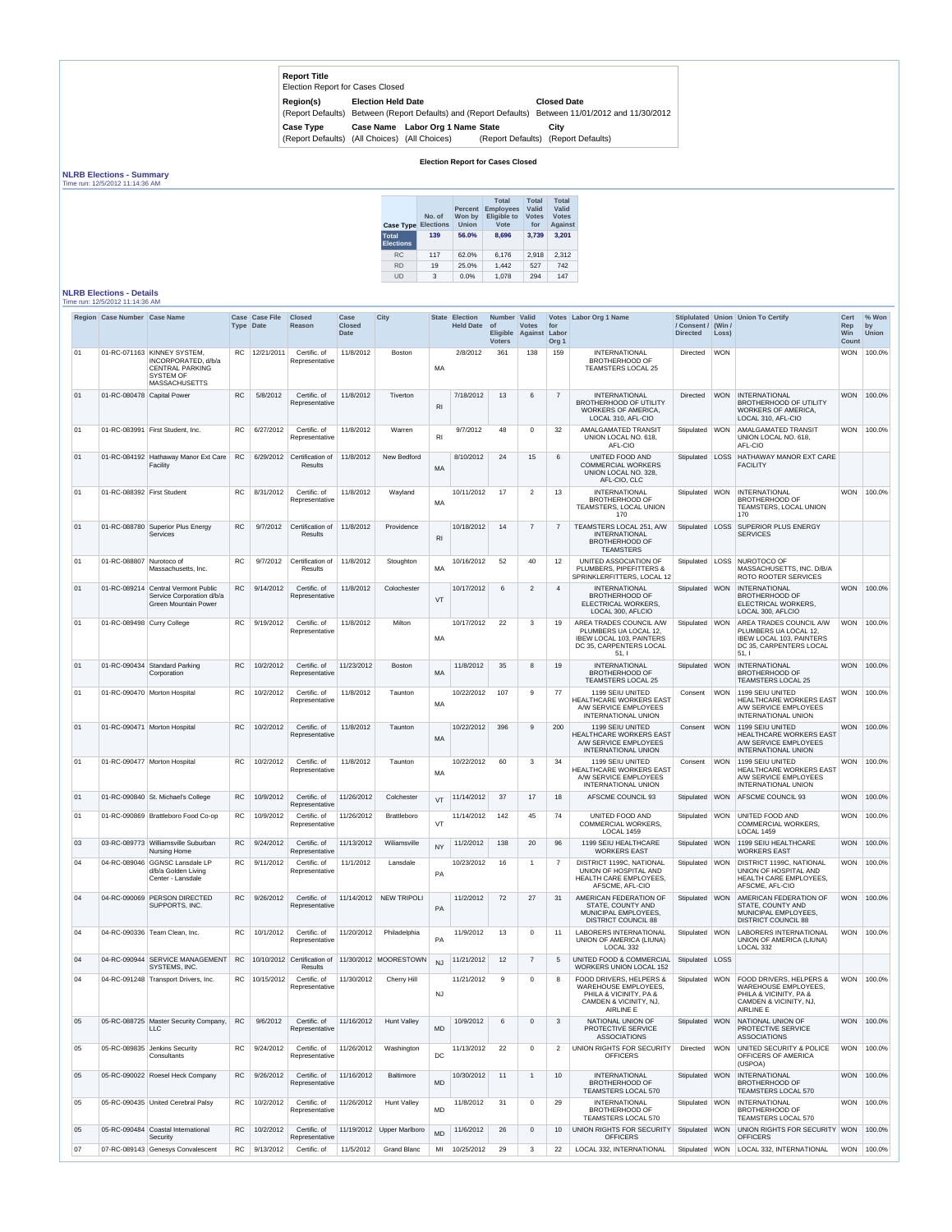|                 | Region Case Number Case Name |                                                                                                               | <b>Type Date</b> | Case Case File | <b>Closed</b><br>Reason                        | Case<br><b>Closed</b><br><b>Date</b> | <b>City</b>                 |           | <b>State Election</b><br>Held Date of | Number Valid<br>Eligible Against Labor<br><b>Voters</b> | <b>Votes</b>    | for<br>Org <sub>1</sub> | Votes Labor Org 1 Name                                                                                                            | / Consent / (Win /<br><b>Directed</b> | Loss)      | Stiplulated Union Union To Certify                                                                                             | <b>Cert</b><br>Rep<br><b>Win</b><br>Count | % Won<br>by<br><b>Union</b> |
|-----------------|------------------------------|---------------------------------------------------------------------------------------------------------------|------------------|----------------|------------------------------------------------|--------------------------------------|-----------------------------|-----------|---------------------------------------|---------------------------------------------------------|-----------------|-------------------------|-----------------------------------------------------------------------------------------------------------------------------------|---------------------------------------|------------|--------------------------------------------------------------------------------------------------------------------------------|-------------------------------------------|-----------------------------|
|                 |                              | Center                                                                                                        |                  |                | Representative                                 |                                      |                             |           |                                       |                                                         |                 |                         | <b>BROTHERHOOD OF</b><br><b>TEAMSTERS (IBT)</b>                                                                                   |                                       |            | <b>BROTHERHOOD OF</b><br><b>TEAMSTERS (IBT)</b>                                                                                |                                           |                             |
| 07              |                              | 07-RC-089149 Genesys Convalescent<br>Center                                                                   | RC               | 9/13/2012      | Certific. of<br>Representative                 | 11/2/2012                            | <b>Grand Blanc</b>          | MI        | 10/25/2012                            | 114                                                     | 18              | 87                      | LOCAL 332, INTERNATIONAL<br><b>BROTHERHOOD OF</b><br><b>TEAMSTERS (IBT)</b>                                                       | Stipulated WON                        |            | LOCAL 332, INTERNATIONAL<br><b>BROTHERHOOD OF</b><br><b>TEAMSTERS (IBT)</b>                                                    | <b>WON</b>                                | 100.0%                      |
| 07              |                              | 07-RC-089310 Michigan Mineral<br><b>Reserves Seiler Tank</b><br>Truck Services, Joint<br>Employer             | RC               | 9/14/2012      | Certification of<br><b>Results</b>             | 11/2/2012                            | Albion                      | MI        | 10/25/2012                            | 19                                                      | 12              | $\overline{7}$          | LOCAL 164, INTERNATIONAL<br><b>BROTHERHOOD OF</b><br><b>TEAMSTERS (IBT)</b>                                                       | Stipulated LOSS                       |            |                                                                                                                                |                                           |                             |
| 07              | 07-RC-089352                 | <b>Riverview Health and</b><br><b>Rehab Center</b>                                                            | RC               |                | $9/17/2012$ Certification of<br><b>Results</b> | 11/27/2012                           | Detroit                     | MI        | 11/15/2012                            | 75                                                      | 54              | 16                      | SEIU HEALTHCARE MICHIGAN                                                                                                          | <b>Directed</b>                       |            | LOSS   SEIU HEALTHCARE MICHIGAN                                                                                                |                                           |                             |
| 07              |                              | 07-RC-089883 Micro Gauge, Inc.                                                                                | RC.              | 9/24/2012      | Certific. of<br>Representative                 | 11/9/2012                            | <b>Brighton</b>             | MI        | 11/1/2012                             | 94                                                      | 29              | 49                      | DISTRICT 60, LODGE 698,<br><b>INTERNATIONAL</b><br><b>ASSOCIATION OF MACHINISTS</b><br>AND AEROSPACE WORKERS<br>(IAM&AW), AFL-    | Stipulated                            | $ $ WON    | DISTRICT 60, LODGE 698,<br><b>INTERNATIONAL</b><br><b>ASSOCIATION OF MACHINISTS</b><br>AND AEROSPACE WORKERS<br>(IAM&AW), AFL- | <b>WON</b>                                | 100.0%                      |
| 07              |                              | 07-RC-090221 ABM Janitorial Services                                                                          | <b>RC</b>        | 9/28/2012      | Certific. of<br>Representative                 | 11/15/2012                           | Detroit                     | MI        | 11/7/2012                             | 29                                                      |                 | 17                      | NEWSPAPER GUILD OF<br><b>DETROIT</b>                                                                                              | Stipulated                            | <b>WON</b> | NEWSPAPER GUILD OF<br><b>DETROIT</b>                                                                                           | <b>WON</b>                                | 100.0%                      |
| 07              |                              | 07-RC-090472 Sanctuary at the Abbey                                                                           | RC.              |                | 10/2/2012 Certification of<br><b>Results</b>   |                                      | 11/20/2012 Farmington Hills | MI        | 11/1/2012                             | $\overline{4}$                                          | $\overline{2}$  | 2                       | MICHIGAN COUNCIL 25, LOCAL<br>140.12, AMERICAN<br>FEDERATION OF STATE,<br><b>COUNTY AND MUNICIPAL</b><br><b>EMPLOYEES (AFC</b>    | Stipulated                            | LOSS       |                                                                                                                                |                                           |                             |
| 07              |                              | 07-RC-090527 Tendercare West                                                                                  | RC               | 10/2/2012      | Certific. of<br>Representative                 | 11/21/2012                           | Lansing                     | MI        | 11/13/2012                            | 13                                                      | 3               | 6                       | SEIU HEALTHCARE MICHIGAN                                                                                                          | Stipulated                            |            | WON SEIU HEALTHCARE MICHIGAN WON                                                                                               |                                           | 100.0%                      |
| 07              |                              | 07-RC-090540 Tendercare West                                                                                  | RC.              | 10/2/2012      | Certific. of<br>Representative                 | 11/21/2012                           | Lansing                     | MI        | 11/13/2012                            | 62                                                      | 28              | 29                      | SEIU HEALTHCARE MICHIGAN                                                                                                          | Stipulated                            |            | WON SEIU HEALTHCARE MICHIGAN WON                                                                                               |                                           | 100.0%                      |
| 07              |                              | 07-RC-090874 Lakepointe Senior Care<br>and Rehab Center, LLC                                                  | <b>RC</b>        |                | 10/9/2012 Certification of<br><b>Results</b>   | 11/27/2012                           | Clinton<br>Township         | MI        | 11/15/2012                            | 25                                                      | 10 <sup>°</sup> | 12 <sup>2</sup>         | SEIU HEALTHCARE MICHIGAN                                                                                                          | Stipulated                            |            | <b>LOSS SEIU HEALTHCARE MICHIGAN</b>                                                                                           |                                           |                             |
| 08              |                              | 08-RC-088385   Horseshoe Cleveland<br>Mgt., LLC/Caesars<br><b>Entertainment Corporation</b>                   | RC.              | 8/30/2012      | Certific. of<br>Representative                 | 11/29/2012                           | Cleveland                   | OH        | 11/16/2012                            | 110                                                     | 35              | 44                      | INTERNATIONAL UNION,<br>SECURITY POLICE AND FIRE<br>PROFESSIONALS OF AMERICA<br>(SPFPA)                                           | Directed                              |            | WON INTERNATIONAL UNION.<br>SECURITY POLICE AND FIRE<br><b>PROFESSIONALS OF AMERICA</b><br>(SPFPA)                             |                                           | WON 100.0%                  |
| 08              |                              | 08-RC-089686 American Ambulette and<br>Ambulance Service d/b/a<br>MedCorp                                     | <b>RC</b>        |                | $9/21/2012$ Certification of<br><b>Results</b> | 11/14/2012                           | Akron                       | OH        | 11/2/2012                             | 43                                                      | 19              | 16                      | ** Data Incomplete **                                                                                                             | Stipulated                            | LOSS       |                                                                                                                                |                                           |                             |
| 08              |                              | 08-RC-089802 PSC Metals - Garn, LLC                                                                           | <b>RC</b>        | 9/21/2012      | Certific. of<br>Representative                 | 11/16/2012                           | <b>WOOSTER</b>              | OH        | 11/1/2012                             | 30                                                      | 12              | 15                      | TEAMSTERS LOCAL UNION<br>NO. 40 A/W INTERNATIONAL<br><b>BROTHERHOOD OF</b><br>TEAMSTERS, AFL-CIO                                  | Stipulated   WON                      |            | <b>TEAMSTERS LOCAL UNION</b><br>NO. 40 A/W INTERNATIONAL<br><b>BROTHERHOOD OF</b><br>TEAMSTERS, AFL-CIO                        |                                           | WON 100.0%                  |
| 08              |                              | 08-RC-089803 PSC Metals - Wooster,<br><b>LLC</b>                                                              | <b>RC</b>        | 9/21/2012      | Certific. of<br>Representative                 | 11/23/2012                           | Wooster                     | OH        | 11/1/2012                             | 29                                                      | 3               | 24                      | TEAMSTERS LOCAL UNION<br>NO. 40 A/W INTERNATIONAL<br><b>BROTHERHOOD OF</b><br><b>TEAMSTERS, AFL-CIO</b>                           | Stipulated WON                        |            | <b>TEAMSTERS LOCAL UNION</b><br>NO. 40 A/W INTERNATIONAL<br><b>BROTHERHOOD OF</b><br><b>TEAMSTERS, AFL-CIO</b>                 |                                           | WON 100.0%                  |
| 08              |                              | 08-RC-089937 North Jackson Specialty<br>Steel, LLC                                                            | RC.              | 9/25/2012      | Certification of<br><b>Results</b>             | 11/16/2012                           | North Jackson               | OH        | 11/1/2012                             | 58                                                      | 33              | 25                      | ** Data Incomplete **                                                                                                             | Stipulated   LOSS                     |            |                                                                                                                                |                                           |                             |
| 09              |                              | 09-RC-089033 PETERMANN LTD.                                                                                   | RC               | 9/11/2012      | Certific. of<br>Representative                 | 11/2/2012                            | <b>CINCINNATI</b>           | OH        | 10/25/2012                            | 57                                                      | 16              | 39                      | TEAMSTERS LOCAL UNION<br>NO. 100, AFFILIATED WITH THE<br><b>INTERNATIONAL</b><br><b>BROTHERHOOD OF</b>                            | Stipulated                            | <b>WON</b> | <b>TEAMSTERS LOCAL UNION</b><br>NO. 100, AFFILIATED WITH THE<br><b>INTERNATIONAL</b><br><b>BROTHERHOOD OF</b>                  | <b>WON</b>                                | 100.0%                      |
| 09              | 09-RC-089037 WYCLIFFE        | <b>ENTERPRISES, INC.</b>                                                                                      | RC               |                | 9/11/2012 Certification of<br><b>Results</b>   | 11/7/2012                            | <b>LOUISVILLE</b>           | <b>KY</b> | 10/19/2012                            | 10 <sup>°</sup>                                         | 6               | 3                       | <b>TEAMSTERS</b><br>CARPENTERS LOCAL UNION<br>NO. 64, AFFILIATED WITH THE<br>IN/KY/OH REGIONAL COUNCIL<br>OF CARPENTERS, UNITED B | Stipulated   LOSS                     |            | <b>TEAMSTERS</b>                                                                                                               |                                           |                             |
| 09              |                              | 09-RC-089783 EMPIRE PACKING CO.<br>L.P. D/B/A CINCINNATI<br><b>PROCESSING</b>                                 | RC               |                | $9/21/2012$ Certification of<br><b>Results</b> | 11/13/2012                           | <b>CINCINNATI</b>           | OH        | 11/2/2012                             | 37                                                      | 22              | 14                      | UNITED FOOD AND<br><b>COMMERCIAL WORKERS</b><br>UNION, LOCAL 75                                                                   | Stipulated LOSS                       |            |                                                                                                                                |                                           |                             |
| 09              |                              | 09-RC-090819 AWP, INC D/B/A AREA<br><b>WIDE PROTECTIVE</b>                                                    | RC               | 10/5/2012      | Certification of 11/26/2012<br><b>Results</b>  |                                      | <b>CINCINNATI</b>           | OH        | 11/16/2012                            | 128                                                     | 62              | 28                      | <b>LABORERS' INTERNATIONAL</b><br>UNION OF NORTH AMERICA<br>LOCAL NO. 265, AFL-CIO AND<br>THE LABORERS' DISTRICT                  | Stipulated   LOSS                     |            |                                                                                                                                |                                           |                             |
| 09              |                              | 09-RC-091047 COBALT COAL CORP.                                                                                | <b>RC</b>        | 10/10/2012     | Certific. of                                   | 11/15/2012                           | <b>RODERFIELD</b>           | <b>WV</b> | 11/7/2012                             | 23                                                      |                 | 15                      | COU<br>UNITED MINE WORKERS OF                                                                                                     | Stipulated                            | <b>WON</b> | UNITED MINE WORKERS OF                                                                                                         | <b>WON</b>                                | 100.0%                      |
| 10              | 10-RC-089582                 | MINING, INC.<br><b>BROOKS RANGE</b>                                                                           | RC.              | 9/20/2012      | Representative<br>Certific. of                 | 11/1/2012                            | Atlanta                     |           | 10/18/2012                            | 6                                                       | 2               | 3                       | AMERICA, AFL-CIO<br><b>INTERNATIONAL UNION OF</b>                                                                                 | Stipulated   WON                      |            | AMERICA, AFL-CIO<br>INTERNATIONAL UNION OF                                                                                     | <b>WON</b>                                | 100.0%                      |
| 10 <sup>°</sup> | 10-RC-089651                 | <b>CONTRACT SERVICES</b><br><b>BROOKS RANGE</b>                                                               | RC               | 9/20/2012      | Representative<br>Certific. of                 | 11/1/2012                            | Atlanta                     | GA        | 10/18/2012                            | 10                                                      | 4               | 6                       | <b>OPERATING ENGINEERS,</b><br>LOCAL 926<br><b>INTERNATIONAL UNION OF</b>                                                         | Stipulated WON                        |            | <b>OPERATING ENGINEERS,</b><br>LOCAL 926<br><b>INTERNATIONAL UNION OF</b>                                                      | <b>WON</b>                                | 100.0%                      |
| 10              |                              | CONTRACT SERVICES,<br>INC.<br>10-RC-089889 MDV, a wholly owned                                                | <b>RC</b>        | 9/25/2012      | Representative<br>Certific. of                 | 11/13/2012                           | Midland                     | GA        | 11/2/2012                             | $\mathbf{0}$                                            | 12              | 22                      | <b>OPERATING ENGINEERS,</b><br>LOCAL 926<br>TEAMSTERS LOCAL UNION                                                                 | Stipulated   WON                      |            | <b>OPERATING ENGINEERS,</b><br>LOCAL 926<br><b>TEAMSTERS LOCAL UNION</b>                                                       | <b>WON</b>                                | 100.0%                      |
|                 |                              | subsidiary of NASH<br><b>FINCH COMPANY</b>                                                                    |                  |                | Representative                                 |                                      |                             | GA        |                                       |                                                         |                 |                         | 528                                                                                                                               |                                       |            | 528                                                                                                                            |                                           |                             |
| 10 <sup>°</sup> | 10-RC-090329                 | JOHNSON CONTROLS,<br>INC.                                                                                     | RC               | 10/1/2012      | Certific, of<br>Representative                 |                                      | 11/26/2012 COTTONDALE       | AL        | 11/14/2012                            | 202                                                     | 83              | 106                     | INTERNATIONAL UNION.<br>UNITED AUTOMOBILE,<br><b>AEROSPACE AND</b><br>AGRICULTURAL, IMPLEMENT<br>WORKERS OF AMERICA, UA           | Stipulated WON                        |            | <b>INTERNATIONAL UNION,</b><br>UNITED AUTOMOBILE,<br><b>AEROSPACE AND</b><br>AGRICULTURAL, IMPLEMENT<br>WORKERS OF AMERICA, UA | <b>WON</b>                                | 100.0%                      |
| 12              |                              | 12-RC-073852 SCHWARZ PARTNERS<br>PACKAGING, LLC, D/B/A<br><b>MAXPAK</b>                                       | <b>RC</b>        | 2/6/2012       | Certific. of<br>Representative                 | 11/6/2012                            | Lakeland                    | <b>FL</b> | 10/19/2012                            | 77                                                      | 21              | 55                      | UNITED STEELWORKERS<br><b>INTERNATIONAL UNION</b>                                                                                 | Stipulated WON                        |            | <b>UNITED STEELWORKERS</b><br>INTERNATIONAL UNION                                                                              |                                           | WON 100.0%                  |
| 12              |                              | 12-RC-083701 AUTONATION IMPORTS<br>OF LONGWOOD, INC.<br><b>DBA COURTESY HONDA</b>                             | <b>RC</b>        | 6/22/2012      | Certification of<br><b>Results</b>             | 11/15/2012                           | Sanford                     | <b>FL</b> | 9/7/2012                              | 24                                                      | 14              | 9                       | <b>INTERNATIONAL</b><br><b>ASSOCIATION OF MACHINISTS</b><br>AND AEROSPACE WORKERS,<br>AFL-CIO                                     | Directed                              | LOSS       |                                                                                                                                |                                           |                             |
| 13              |                              | 13-RC-078018   Illinois Central School<br>Bus, LLC                                                            | <b>RC</b>        | 4/3/2012       | Certific. of<br>Representative                 | 11/8/2012                            | Waukegan                    | IL.       | 10/26/2012                            | 205                                                     | 76              | 102                     | <b>INTERNATIONAL</b><br><b>BROTHERHOOD OF</b><br><b>TEAMSTERS LOCAL 777</b>                                                       | Stipulated   WON                      |            | INTERNATIONAL<br><b>BROTHERHOOD OF</b><br><b>TEAMSTERS LOCAL 777</b>                                                           |                                           | WON 100.0%                  |
| 13              |                              | 13-RC-089548 KA FLEETONE, INC.                                                                                | <b>RC</b>        | 9/19/2012      | Certification of<br><b>Results</b>             | 11/28/2012                           | Bensenville                 | IL        | 11/15/2012                            | $\overline{7}$                                          | 3               | $\mathbf{3}$            | <b>INTERNATIONAL</b><br><b>ASSOCIATION OF MACHINISTS</b><br>AND AEROSPACE WORKERS,<br>AFL-CIO                                     | Directed                              | LOSS       |                                                                                                                                |                                           |                             |
| 13              |                              | 13-RC-089730 Sterling Lumber Co.                                                                              | RC.              |                | 9/21/2012 Certification of<br><b>Results</b>   | 11/15/2012                           | <b>Blue Island</b>          | IL        | 11/1/2012                             | $\overline{7}$                                          | 5               | $\overline{2}$          | TEAMSTERS, LOCAL 786                                                                                                              | Stipulated LOSS                       |            |                                                                                                                                |                                           |                             |
| 13              |                              | 13-RC-089927 Illinois Central School<br>Bus, LLC                                                              | <b>RC</b>        | 9/25/2012      | Certific. of<br>Representative                 | 11/15/2012                           | <b>University Park</b>      | IL        | 11/2/2012                             | 96                                                      | 35              | 50                      | <b>INTERNATIONAL</b><br><b>BROTHERHOOD OF</b><br><b>TEAMSTERS LOCAL 777</b>                                                       | Directed                              | <b>WON</b> | INTERNATIONAL<br><b>BROTHERHOOD OF</b><br><b>TEAMSTERS LOCAL 777</b>                                                           | <b>WON</b>                                | 100.0%                      |
| 13              |                              | 13-RC-089928 Diamond Detective<br>Agency, Inc.                                                                | RC.              | 9/24/2012      | Certific. of<br>Representative                 |                                      | 11/9/2012 Chicago Heights   | IL.       | 10/30/2012                            | 17                                                      | 4               | 13                      | <b>INTERNATIONAL UNION</b><br>SECURITY POLICE AND FIRE<br>PROFESSIONALS OF AMERICA<br>(SPFPA)                                     | Stipulated   WON                      |            | <b>INTERNATIONAL UNION</b><br>SECURITY POLICE AND FIRE<br>PROFESSIONALS OF AMERICA<br>(SPFPA)                                  |                                           | WON 100.0%                  |
| 13              | 13-RC-090417 Total Security  | Management, Illinois 1<br><b>LLC</b>                                                                          | <b>RC</b>        | 10/2/2012      | Certific. of<br>Representative                 | 11/26/2012                           | Oakbrook<br>Terrace         | IL        | 11/13/2012                            | 8                                                       |                 | $\overline{4}$          | <b>INTERNATIONAL UNION</b><br>SECURITY POLICE AND FIRE<br>PROFESSIONALS OF AMERICA<br>(SPFPA)                                     | Stipulated WON                        |            | <b>INTERNATIONAL UNION</b><br>SECURITY POLICE AND FIRE<br>PROFESSIONALS OF AMERICA<br>(SPFPA)                                  | <b>WON</b>                                | 100.0%                      |
| 13              |                              | 13-RC-091185   DS Waters of America.<br>Inc. d/b/a Hinckley Springs<br>and Standard Coffee<br>Service Company | <b>RC</b>        | 10/12/2012     | Certific. of<br>Representative                 | 11/29/2012                           | Chicago                     | IL.       | 11/16/2012                            | 9                                                       | $\overline{2}$  | 6                       | <b>INTERNATIONAL</b><br><b>BROTHERHOOD OF</b><br>TEAMSTER LOCAL 710                                                               | Stipulated   WON                      |            | INTERNATIONAL<br><b>BROTHERHOOD OF</b><br>TEAMSTER LOCAL 710                                                                   |                                           | WON 100.0%                  |
| 13              |                              | 13-RC-091789 Holiday Inn Chicago<br>O'Hare Area                                                               | RC               | 10/22/2012     | Certific. of<br>Representative                 | 11/21/2012                           | Chicago                     | IL        | 11/9/2012                             | $\overline{4}$                                          | 0               | $\overline{4}$          | <b>TEAMSTERS LOCAL 727</b>                                                                                                        | Directed                              | <b>WON</b> | <b>TEAMSTERS LOCAL 727</b>                                                                                                     | <b>WON</b>                                | 100.0%                      |
| 13              |                              | 13-RC-092123 Holiday Inn Chicago<br>O'Hare Area                                                               | RC.              | 10/26/2012     | Certific. of<br>Representative                 | 11/29/2012                           | Chicago                     | IL        | 11/16/2012                            | 9                                                       | 2               | $\overline{7}$          | <b>TEAMSTERS LOCAL 727</b>                                                                                                        | Directed                              | <b>WON</b> | <b>TEAMSTERS LOCAL 727</b>                                                                                                     |                                           | WON 100.0%                  |
| 14, 33          |                              | 14-RC-089295 Clean Coal Solution<br>Services, LLC                                                             | RC               | 9/14/2012      | Certific. of<br>Representative                 | 11/7/2012                            | Town and<br>Country         | MO        | 10/9/2012                             | 9                                                       | $\Omega$        | 6                       | INTERNATIONAL UNION OF<br><b>OPERATING ENGINEERS,</b><br>LOCAL 148                                                                | Stipulated                            |            | WON INTERNATIONAL UNION OF<br><b>OPERATING ENGINEERS,</b><br>LOCAL 148                                                         |                                           | WON 100.0%                  |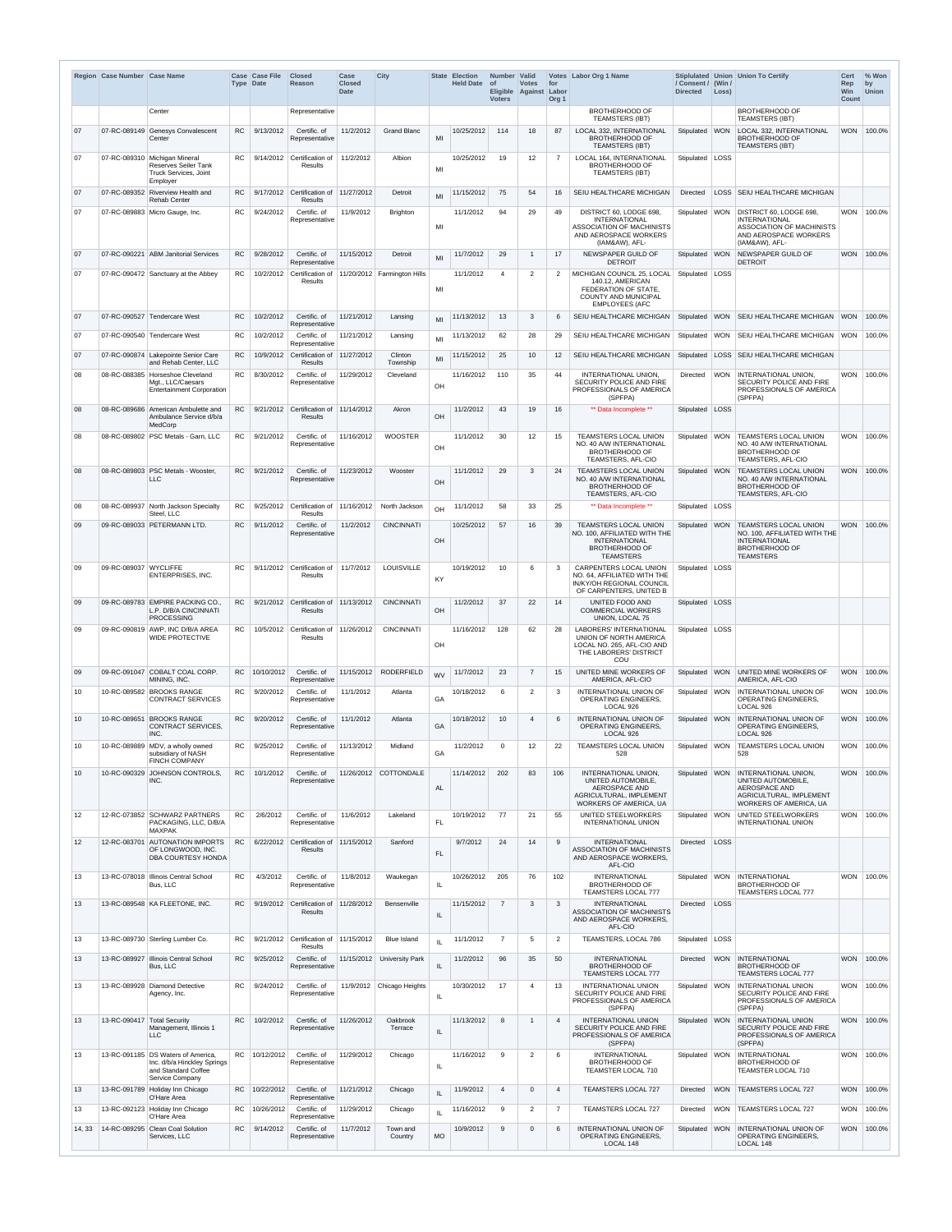|        | Region Case Number Case Name |                                                                                                                  |           | <b>Case Case File</b><br><b>Type Date</b> | <b>Closed</b><br>Reason                                  | Case<br><b>Closed</b><br>Date | <b>City</b>                      |           | State Election<br>Held Date of | Number Valid<br>Eligible Against Labor<br><b>Voters</b> | <b>Votes</b>   | for<br>Org <sub>1</sub> | Votes Labor Org 1 Name                                                                                                         | / Consent / (Win /<br><b>Directed</b> | Loss)      | Stiplulated   Union   Union To Certify                                                                                                    | Cert<br>Rep<br>Win<br><b>Count</b> | % Won<br>by<br><b>Union</b> |
|--------|------------------------------|------------------------------------------------------------------------------------------------------------------|-----------|-------------------------------------------|----------------------------------------------------------|-------------------------------|----------------------------------|-----------|--------------------------------|---------------------------------------------------------|----------------|-------------------------|--------------------------------------------------------------------------------------------------------------------------------|---------------------------------------|------------|-------------------------------------------------------------------------------------------------------------------------------------------|------------------------------------|-----------------------------|
| 14, 33 |                              | 14-RC-089521 Sensory Effects                                                                                     | RC.       |                                           | 9/19/2012 Certification of<br>Results                    | 11/8/2012                     | <b>Bridgeton</b>                 | МO        | 10/31/2012                     | 41                                                      | 23             | $12 \overline{ }$       | TEAMSTERS LOCAL NO. 688<br>AFFILIATED WITH THE<br><b>INTERNATIONAL</b><br><b>BROTHERHOOD OF</b><br><b>TEAMSTERS</b>            | Stipulated   LOSS                     |            |                                                                                                                                           |                                    |                             |
| 14, 33 |                              | 14-RC-089617 Ferguson Enterprises, Inc.                                                                          | <b>RC</b> | 9/20/2012                                 | Certific. of<br>Representative                           | 11/8/2012                     | O'Fallon                         | <b>MO</b> | 10/31/2012                     | 5                                                       |                | 4                       | TEAMSTERS LOCAL NO. 688<br>AFFILIATED WITH THE<br><b>INTERNATIONAL</b><br><b>BROTHERHOOD OF</b><br><b>TEAMSTERS</b>            | Stipulated                            |            | WON TEAMSTERS LOCAL NO. 688,<br>AFFILIATED WITH THE<br>INTERNATIONAL<br><b>BROTHERHOOD OF</b><br><b>TEAMSTERS</b>                         |                                    | WON 100.0%                  |
| 18     | 18-RC-089047 SECURITY        | <b>CONSULTANTS GROUP.</b><br>INC.                                                                                | RC.       |                                           | 9/12/2012 Certification of 11/14/2012<br>Results         |                               | Fargo                            | ND        | 10/24/2012                     | 24                                                      | 3              | 15                      | UNITED GOVERMENT<br>SECURITY OFFICERS OF<br>AMERICA INTERNATIONAL<br><b>UNION</b>                                              | Stipulated   LOSS                     |            | UNITED GOVERMENT<br><b>SECURITY OFFICERS OF</b><br>AMERICA INTERNATIONAL<br><b>UNION</b>                                                  |                                    |                             |
| 18     |                              | 18-RC-090794 A.S.V., INC. A/K/A TEREX RC                                                                         |           |                                           | 10/5/2012 Certification of 11/21/2012<br><b>Results</b>  |                               | <b>Grand Rapids</b>              | <b>MN</b> | 11/14/2012                     | 116                                                     | 78             | 36                      | INTERNATIONAL UNION OF<br><b>OPERATING ENGINEERS</b><br>LOCAL 49                                                               | Stipulated   LOSS                     |            |                                                                                                                                           |                                    |                             |
| 18     |                              | 18-RC-090824 PINE RIDGE FARMS                                                                                    | RC.       |                                           | 10/9/2012 Certification of 11/23/2012<br>Results         |                               | Des Moines                       | IA        | 11/16/2012                     | 487                                                     | 326            | 144                     | UNITED FOOD & COMMERCIAL<br><b>WORKERS DISTRICT LOCAL</b><br>431                                                               | Stipulated   LOSS                     |            |                                                                                                                                           |                                    |                             |
| 19, 36 | 19-RC-088671                 | Stericycle Inc. and<br>Stericycle of Washington,<br>Inc.                                                         | <b>RC</b> | 9/5/2012                                  | Certification of 11/26/2012<br>Results                   |                               | Kent                             | WA        | 11/15/2012                     | 15                                                      | 14             | -1                      | TEAMSTERS LOCAL 174,<br>AFFILIATED WITH THE<br><b>INTERNATIONAL</b><br><b>BROTHERHOOD OF</b><br><b>TEAMSTERS</b>               | Stipulated LOSS                       |            |                                                                                                                                           |                                    |                             |
| 19, 36 |                              | 19-RC-089114 Doyon Utilities, LLC                                                                                | RC.       |                                           | $9/12/2012$ Certification of 11/15/2012<br>Results       |                               | Fairbanks                        | AK        | 10/17/2012                     | 16                                                      | 8              | 4                       | <b>IBEW LOCAL 1547</b>                                                                                                         | Stipulated   LOSS                     |            |                                                                                                                                           |                                    |                             |
| 19, 36 |                              | 19-RC-090890 PROVIDENCE HEALTH &<br>SERVICES -<br>WASHINGTON d/b/a<br>PROVIDENCE ALASKA<br><b>MEDICAL CENTER</b> | <b>RC</b> | 10/9/2012                                 | Certific. of<br>Representative                           | 11/21/2012                    | Anchorage                        | AK        | 11/13/2012                     | 14                                                      | 3              | 9                       | <b>LABORERS LOCAL 341</b>                                                                                                      | Stipulated                            |            | WON LABORERS LOCAL 341                                                                                                                    | <b>WON</b>                         | 100.0%                      |
| 20, 37 | 20-RC-091029 Guitar Center   |                                                                                                                  | RC.       |                                           | 10/10/2012 Certification of 11/27/2012<br>Results        |                               | San Francisco                    | CA        | 11/16/2012                     | 40                                                      | 26             | 11                      | UNITED FOOD AND<br><b>COMMERCIAL WORKERS</b><br>INTERNATIONAL UNION LOCAL<br>648                                               | Stipulated   LOSS                     |            |                                                                                                                                           |                                    |                             |
| 20, 37 |                              | 20-RC-091114 Six Flags Discovery<br>Kingdom                                                                      | RC.       | 10/11/2012                                | Certific. of<br>Representative                           | 11/20/2012                    | Vallejo                          | CA        | 11/8/2012                      | 23                                                      | 8              | 15                      | <b>INTERNATIONAL</b><br>ASSOCIATION OF MACHINISTS<br>AND AEROSPACE WORKERS,<br>DISTRICT LODGE 190, LOCAL<br><b>LODGE 1596</b>  |                                       |            | Stipulated   WON   INTERNATIONAL<br>ASSOCIATION OF MACHINISTS<br>AND AEROSPACE WORKERS,<br>DISTRICT LODGE 190, LOCAL<br><b>LODGE 1596</b> | <b>WON</b>                         | 100.0%                      |
| 21     |                              | 21-RC-089455 MISSION LINEN SUPPLY                                                                                | <b>RC</b> |                                           | 9/18/2012 Certification of<br>Results                    | 11/5/2012                     | ANAHEIM                          | CA        | 10/25/2012                     | 11                                                      | $5^{\circ}$    | 5                       | <b>GENERAL TRUCK DRIVERS,</b><br>OFFICE, FOOD & WAREHOUSE<br>UNION, TEAMSTERS LOCAL<br>952, INTERNATIONAL<br><b>BROTHERHO</b>  | Stipulated   LOSS                     |            |                                                                                                                                           |                                    |                             |
| 21     |                              | 21-RC-089564 FIRST STUDENT. INC.                                                                                 | RC.       |                                           | 9/19/2012 Certification of 11/26/2012<br>Results         |                               | <b>GARDENA</b>                   | CA        | 11/16/2012                     | 194                                                     | 83             | 64                      | UNITED TRANSPORTATION<br>UNION, AFL-CIO                                                                                        | Directed                              | LOSS       |                                                                                                                                           |                                    |                             |
| 21     |                              | 21-RC-090163 SUNBRIDGE LAUREL<br><b>PARK CENTER FOR</b><br><b>EFFECTIVE LIVING</b>                               | RC.       |                                           | $9/27/2012$ Certification of 11/14/2012<br>Results       |                               | <b>POMONA</b>                    | CA        | 11/5/2012                      | 25                                                      | 21             | $\mathbf{3}$            | SEIU UNITED LONG TERM<br><b>CARE WORKERS</b>                                                                                   | Stipulated   LOSS                     |            |                                                                                                                                           |                                    |                             |
| 21     |                              | 21-RC-090272 JOHN DEERE WATER,<br>INC.                                                                           | RC        |                                           | 9/28/2012 Certification of 11/19/2012<br><b>Results</b>  |                               | San Marcos                       | CA        | 11/9/2012                      | 56                                                      | 30             | 23                      | INTERNATIONAL UNION,<br>UNITED AUTOMOBILE,<br><b>AEROSPACE AND</b><br>AGRICULTURAL IMPLEMENT<br><b>WORKERS OF AMERICA.</b>     | Stipulated LOSS                       |            |                                                                                                                                           |                                    |                             |
| 22     |                              | 22-RC-081077 CONFIDENT CARE<br><b>CORP</b>                                                                       | RC.       |                                           | 5/16/2012   Certification of   11/13/2012<br>Results     |                               | <b>PATERSON</b>                  | <b>NJ</b> | 6/29/2012                      | 169                                                     | 82             | 61                      | LOCAL 338 RETAIL,<br><b>WHOLESALE &amp; CHAIN STORE</b><br><b>FOOD</b>                                                         | Stipulated   LOSS                     |            |                                                                                                                                           |                                    |                             |
| 22     |                              | 22-RC-088992 CONNOR AND AIDAN<br>LLC, D/B/A CHAPMAN<br>CONCIERGE                                                 | RC        | 9/10/2012                                 | Certific. of<br>Representative                           | 11/28/2012                    | <b>JERSEY CITY</b>               | <b>NJ</b> | 10/12/2012                     | 2                                                       | $\Omega$       | 2                       | LOCAL 947 USWU, I.U.J.A.T.                                                                                                     |                                       |            | Stipulated   WON   LOCAL 947 USWU, I.U.J.A.T.                                                                                             |                                    | WON 100.0%                  |
| 22     |                              | 22-RC-089427 DeSTEFANO FOODS,<br>INC.                                                                            | RC.       | 9/17/2012                                 | Certific. of<br>Representative                           | 11/9/2012                     | <b>NEW</b><br><b>BRUNSWICK</b>   | <b>NJ</b> | 10/19/2012                     | 15                                                      |                | 8                       | RETAIL WHOLESALE AND<br>DEPARTMENT STORE UNION                                                                                 |                                       |            | Stipulated   WON   RETAIL WHOLESALE AND<br><b>DEPARTMENT STORE UNION</b>                                                                  |                                    | WON 100.0%                  |
| 22     |                              | 22-RC-090658 Websew.com, Inc.                                                                                    | RC.       |                                           | 10/4/2012 Certification of 11/28/2012<br>Results         |                               | AVENEL                           | <b>NJ</b> | 11/9/2012                      | $\overline{4}$                                          | 2              | $\overline{2}$          | <b>LOCAL 966 INTERNATIONAL</b><br><b>BROTHERHOOD OF</b><br><b>TEAMSTERS</b>                                                    | Stipulated   LOSS                     |            |                                                                                                                                           |                                    |                             |
| 22     |                              | 22-RC-090858 COINMACH SERVICE<br>CORP.                                                                           | RC.       | 10/5/2012                                 | Certific. of<br>Representative                           | 11/28/2012                    | <b>EAST</b><br><b>RUTHERFORD</b> | NJ        | 11/14/2012                     | 3                                                       | $\Omega$       | 3                       | <b>LOCAL 966 INTERNATIONAL</b><br><b>BROTHERHOOD OF</b><br><b>TEAMSTERS</b>                                                    |                                       |            | Stipulated   WON   LOCAL 966 INTERNATIONAL<br><b>BROTHERHOOD OF</b><br><b>TEAMSTERS</b>                                                   |                                    | WON 100.0%                  |
| 22     |                              | 22-RC-091118 CBRE Technical Services,<br><b>LLC</b>                                                              | RC        | 10/11/2012                                | Certific. of<br>Representative                           | 11/28/2012                    | <b>HIGHSTOWN</b>                 | <b>NJ</b> | 11/16/2012                     | $12 \overline{ }$                                       |                | 9                       | LOCAL 68,68A,68B, I.U.O.E.,<br>AFL-CIO                                                                                         |                                       |            | Stipulated   WON   LOCAL 68,68A,68B, I.U.O.E.<br>AFL-CIO                                                                                  |                                    | WON 100.0%                  |
| 24     |                              | 24-RC-090341   First Transit of Puerto<br>Rico, Inc.                                                             | RC.       | 10/1/2012                                 | Certific. of<br>Representative                           | 11/15/2012                    | <b>SAN JUAN</b>                  | <b>PR</b> | 11/5/2012                      | 5                                                       | $\mathbf{0}$   | 5                       | UNION DE TRONQUISTAS DE<br>PR, LOCAL 901, IBT                                                                                  | Stipulated WON                        |            | UNION DE TRONQUISTAS DE<br>PR, LOCAL 901, IBT                                                                                             |                                    | WON 100.0%                  |
| 24     |                              | 24-RC-090579 Hospital Hermanos<br>Melendez, Inc.                                                                 | RC.       |                                           | 10/3/2012 Certification of 11/13/2012<br>Results         |                               | <b>BAYAMON</b>                   | <b>PR</b> | 10/31/2012                     | 139                                                     | 74             | 41                      | UNION GENERAL DE<br>TRABAJADORES, LOCAL 1199<br>(UGT) CTW                                                                      | Stipulated LOSS                       |            |                                                                                                                                           |                                    |                             |
| 24     |                              | 24-RC-090737 L M Waste Service, Corp.                                                                            | <b>RC</b> | 10/4/2012                                 | Certific. of<br>Representative                           |                               | 11/27/2012 SAN GERMAN            | <b>PR</b> | 11/15/2012                     | 18                                                      | $\overline{0}$ | 12                      | UNION DE TRONQUISTAS DE<br>PR, LOCAL 901, IBT                                                                                  |                                       |            | Stipulated WON UNION DE TRONQUISTAS DE<br>PR, LOCAL 901, IBT                                                                              |                                    | WON 100.0%                  |
| 25     | 25-RC-091067                 | <b>SOURCE INTERLINK</b><br><b>DISTRIBUTION, LLC</b>                                                              | RC.       | 10/11/2012                                | Certific. of<br>Representative                           |                               | 11/27/2012 INDIANAPOLIS          | IN        | 11/19/2012                     | 6                                                       | $\overline{2}$ | $\overline{4}$          | LOCAL UNION NO. 135,<br>CHAUFFEURS, TEAMSTERS,<br><b>WAREHOUSEMEN AND</b><br>HELPERS, INDIANAPOLIS,<br><b>INDIANA AND AIRL</b> | Stipulated WON                        |            | LOCAL UNION NO. 135.<br>CHAUFFEURS, TEAMSTERS,<br><b>WAREHOUSEMEN AND</b><br><b>HELPERS. INDIANAPOLIS.</b><br><b>INDIANA AND AIRL</b>     | <b>WON</b>                         | 100.0%                      |
| 27     |                              | 27-RC-089370 Garmat USA LLC                                                                                      | RC.       |                                           | $9/17/2012$ Certification of<br>Results                  | 11/5/2012                     | Englwood                         | CO        | 10/25/2012                     | 41                                                      | 37             | $\mathbf{3}$            | SHEET METAL WORKERS<br><b>INTERNATIONAL</b><br>ASSOCIATION, AFL-CIO,<br>LOCAL#9                                                | Stipulated   LOSS                     |            |                                                                                                                                           |                                    |                             |
| 28     | 28-RC-006747                 | <b>Caesars Entertainment</b><br>Corporation d/b/a Rio<br>All-Suites Hotel and<br>Casino                          | RC.       | 12/3/2010                                 | Certification of 11/15/2012<br><b>Results</b>            |                               | Las Vegas                        | <b>NV</b> | 11/7/2012                      | 6                                                       | 3              | $\mathbf{3}$            | <b>INTERNATIONAL UNION OF</b><br>PAINTERS AND ALLIED<br>TRADES, DISTRICT COUNCIL<br>15, LOCAL 159                              | Stipulated LOSS                       |            |                                                                                                                                           |                                    |                             |
| 28     | 28-RC-079901                 | Sylvania Lighting Services<br>Corp.                                                                              | <b>RC</b> |                                           | 4/30/2012 Certification of 11/27/2012<br>Results         |                               | Las Vegas                        | <b>NV</b> | 6/28/2012                      | 47                                                      | 16             | 8                       | <b>INTERNATIONAL</b><br><b>BROTHERHOOD OF</b><br><b>ELECTRICAL WORKERS</b><br><b>LOCAL UNION 357</b>                           | Directed                              | LOSS       |                                                                                                                                           |                                    |                             |
| 28     | 28-RC-086943                 | Planet Hollywood (LV),<br>LLC d/b/a Planet<br>Hollywood Hotel and<br>Casino                                      | <b>RC</b> | 8/9/2012                                  | Certific. of<br>Representative                           | 11/1/2012                     | <b>LAS VEGAS</b>                 | <b>NV</b> | 10/24/2012                     | 54                                                      | 18             | $5\overline{)}$         | <b>INTERNATIONAL</b><br><b>BROTHERHOOD OF</b><br><b>ELECTRICAL WORKERS</b><br>LOCAL 357, AFL-CIO                               | Stipulated                            |            | WON INTERNATIONAL UNION OF<br><b>OPERATING ENGINEERS</b><br>LOCAL 501, AFL-CIO                                                            | <b>WON</b>                         | $100.0\%$                   |
| 28     | 28-RC-089842                 | A-Line Mechanical, LLC                                                                                           | <b>RC</b> | 9/24/2012                                 | Certific. of<br>Representative                           | 11/16/2012                    | Las Vegas                        | <b>NV</b> | 10/31/2012                     | 10                                                      |                | 6                       | SHEET METAL AND AIR RAIL<br><b>TRASPORTATION WORKERS</b><br>LOCAL 88, AFL-CIO                                                  | Stipulated                            | <b>WON</b> | SHEET METAL AND AIR RAIL<br><b>TRASPORTATION WORKERS</b><br>LOCAL 88, AFL-CIO                                                             | <b>WON</b>                         | 100.0%                      |
| 28     | 28-RC-090951                 | <b>SOURCE INTERLINK</b><br><b>DISTRIBUTION, LLC</b>                                                              | <b>RC</b> |                                           | 10/10/2012 Certification of 11/27/2012<br><b>Results</b> |                               | Las Vegas                        | <b>NV</b> | 11/15/2012                     | 3                                                       | 3              | $\mathbf{0}$            | <b>GENERAL SALES DRIVERS &amp;</b><br>HELPERS, TEAMSTERS,<br>LOCAL 14                                                          | Stipulated LOSS                       |            |                                                                                                                                           |                                    |                             |
| 28     |                              | 28-RC-091079 Mirage Hotel and Casino<br>d/b/a The Mirage                                                         | RC.       |                                           | 10/11/2012 Certification of 11/28/2012<br>Results        |                               | Las Vegas                        | <b>NV</b> | 11/15/2012                     | 28                                                      | 19             | 9                       | PROFESSIONAL CLERICAL<br>AND MISCELLANEOUS<br><b>EMPLOYEES TEAMSTERS</b><br>LOCAL 995                                          | Stipulated   LOSS                     |            |                                                                                                                                           |                                    |                             |
| 28     |                              | 28-RC-091193 Chugach Management<br>Services JV                                                                   | <b>RC</b> | 10/12/2012                                | Certific. of<br>Representative                           | 11/29/2012                    | Albuquerque                      | <b>NM</b> | 11/15/2012                     | 18                                                      |                | 13                      | <b>INTERNATIONAL UNION OF</b><br><b>OPERATING ENGINEERS,</b><br>LOCAL 953, AFL-CIO                                             | Stipulated                            | <b>WON</b> | INTERNATIONAL UNION OF<br><b>OPERATING ENGINEERS.</b><br>LOCAL 953, AFL-CIO                                                               | <b>WON</b>                         | 100.0%                      |
| 28     |                              | 28-RC-091268 Victoria Partners d/b/a<br>Monte Carlo Resort and<br>Casino                                         | <b>RC</b> | 10/15/2012                                | Certific. of<br>Representative                           | 11/9/2012                     | Las Vegas                        | <b>NV</b> | 10/30/2012                     | 11                                                      |                | 9                       | <b>INTERNATIONAL UNION OF</b><br><b>OPERATING ENGINEERS</b><br>LOCAL 501, AFL-CIO                                              | Stipulated WON                        |            | <b>INTERNATIONAL UNION OF</b><br><b>OPERATING ENGINEERS</b><br>LOCAL 501, AFL-CIO                                                         | <b>WON</b>                         | 100.0%                      |
| 28     | 28-RC-091291                 | Victoria Partners d/b/a<br>Monte Carlo Resort and<br>Casino                                                      |           | RC   10/15/2012                           | Certific. of<br>Representative                           | 11/9/2012                     | Las Vegas                        | <b>NV</b> | 10/30/2012                     | 51                                                      | 15             | 31                      | <b>INTERNATIONAL UNION OF</b><br><b>OPERATING ENGINEERS</b><br>LOCAL 501, AFL-CIO                                              | Stipulated WON                        |            | <b>INTERNATIONAL UNION OF</b><br><b>OPERATING ENGINEERS</b><br>LOCAL 501, AFL-CIO                                                         | <b>WON</b>                         | 100.0%                      |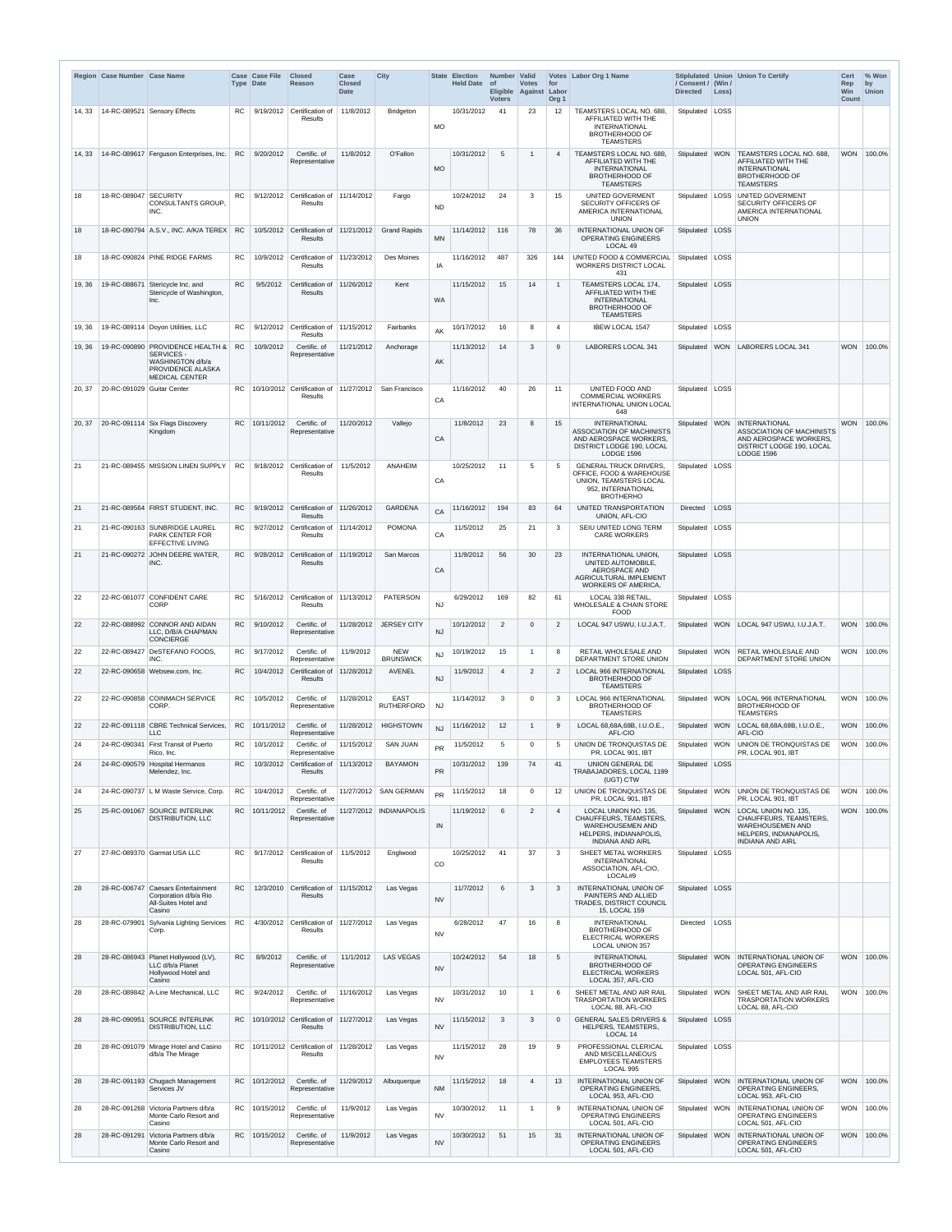|        | Region Case Number Case Name |                                                                                  | <b>Type Date</b> | Case Case File | <b>Closed</b><br>Reason                                          | Case<br><b>Closed</b><br><b>Date</b> | <b>City</b>                                            | <b>State</b> | <b>Election</b><br>Held Date of | Number Valid<br>Eligible Against Labor<br><b>Voters</b> | <b>Votes</b>    | for<br>Org <sub>1</sub> | Votes Labor Org 1 Name                                                                                                                       | / Consent / (Win /<br><b>Directed</b> | Loss)      | Stiplulated Union Union To Certify                                                                                                    | Cert<br>Rep<br>Win<br><b>Count</b> | % Won<br>by<br><b>Union</b> |
|--------|------------------------------|----------------------------------------------------------------------------------|------------------|----------------|------------------------------------------------------------------|--------------------------------------|--------------------------------------------------------|--------------|---------------------------------|---------------------------------------------------------|-----------------|-------------------------|----------------------------------------------------------------------------------------------------------------------------------------------|---------------------------------------|------------|---------------------------------------------------------------------------------------------------------------------------------------|------------------------------------|-----------------------------|
| 28     | 28-RC-092432 Bellagio, LLC   |                                                                                  | RC.              | 11/1/2012      | Certific. of<br>Representative                                   | 11/28/2012                           | Las Vegas                                              | <b>NV</b>    | 11/16/2012                      | 17                                                      |                 | 15                      | <b>OPERATING ENGINEERS</b><br>LOCAL 501, AFL-CIO                                                                                             | Stipulated                            | <b>WON</b> | <b>OPERATING ENGINEERS</b><br>LOCAL 501, AFL-CIO                                                                                      | <b>WON</b>                         | 100.0%                      |
| 28     | 28-RC-092433 Bellagio, LLC   |                                                                                  | <b>RC</b>        | 11/1/2012      | Certific. of<br>Representative                                   | 11/28/2012                           | Las Vegas                                              | <b>NV</b>    | 11/16/2012                      | 155                                                     | 56              | 88                      | <b>OPERATING ENGINEERS</b><br>LOCAL 501, AFL-CIO                                                                                             | Stipulated WON                        |            | <b>OPERATING ENGINEERS</b><br>LOCAL 501, AFL-CIO                                                                                      | <b>WON</b>                         | 100.0%                      |
| 29     |                              | 29-RC-077234 S.K.I. Beer Corp.                                                   | RC.              | 3/23/2012      | Certification of<br><b>Results</b>                               | 11/28/2012                           | Brooklyn                                               | <b>NY</b>    | 11/15/2012                      | 23                                                      | 4               | $\mathbf{0}$            | LOCAL 660 UNITED WORKERS<br>OF AMERICA                                                                                                       | Stipulated   LOSS                     |            |                                                                                                                                       |                                    |                             |
| 29     |                              | 29-RC-089038 Plexi-Craft Quality<br>Products Corp. and<br>Chelsea Plastics Corp. | <b>RC</b>        | 9/11/2012      | Certific. of<br>Representative                                   |                                      | 11/6/2012   Long Island City                           | <b>NY</b>    | 10/19/2012                      | 18                                                      | $\Omega$        | 3                       | <b>INTERNATIONAL</b><br><b>BROTHERHOOD OF TRADE</b><br>UNIONS LOCAL 713                                                                      | Stipulated                            | <b>WON</b> | <b>UNITED FOOD AND</b><br><b>COMMERCIAL WORKERS</b><br>LOCAL 348-S                                                                    | <b>WON</b>                         | 100.0%                      |
| 29     |                              | 29-RC-089612 Lagmitz Paper and Plastic<br>Co.                                    | RC.              | 9/20/2012      | Certification of $ 11/13/2012$<br><b>Results</b>                 |                                      | Brooklyn                                               | <b>NY</b>    | 10/25/2012                      | 9                                                       | 5               | $\overline{2}$          | LOCAL 1922 IBEW                                                                                                                              | Stipulated   LOSS                     |            |                                                                                                                                       |                                    |                             |
| 29     |                              | 29-RC-089675 Avalon Transportation,<br><b>LLC</b>                                | RC.              | 9/20/2012      | Certific. of<br>Representative                                   |                                      | 11/26/2012 Long Island City                            | <b>NY</b>    | 10/31/2012                      | 32                                                      | 10 <sup>°</sup> | 17                      | UNITED WE STAND - BLACK<br><b>CAR LIMOUSINE DRIVERS</b>                                                                                      | Stipulated                            | <b>WON</b> | <b>UNITED WE STAND - BLACK</b><br><b>CAR LIMOUSINE DRIVERS</b>                                                                        | <b>WON</b>                         | 100.0%                      |
| 29     |                              | 29-RC-090575   Fresh Direct LLC                                                  | RC.              |                |                                                                  |                                      | 10/3/2012 Certification of 11/27/2012 Long Island City |              | 11/14/2012                      | 89                                                      | 68              | 10                      | <b>UNION</b><br>LOCAL 342 UNITED FOOD &                                                                                                      | Stipulated   LOSS                     |            | <b>UNION</b>                                                                                                                          |                                    |                             |
|        |                              |                                                                                  |                  |                | <b>Results</b>                                                   |                                      |                                                        | <b>NY</b>    |                                 |                                                         |                 |                         | <b>COMMERCIAL WORKERS</b><br><b>UNION</b>                                                                                                    |                                       |            |                                                                                                                                       |                                    |                             |
| 29     |                              | 29-RC-090622 Ormond Pk Realty Mgt c/o<br>Jefferson Owners                        | <b>RC</b>        | 10/4/2012      | Certific. of<br>Representative                                   |                                      | 11/26/2012 Rockville Centre                            | <b>NY</b>    | 11/15/2012                      | $\overline{4}$                                          |                 | 3                       | <b>BUILDING SERVICE</b><br><b>EMPLOYEES &amp; FACTORY</b><br>WORKERS, USWU, IUJAT<br>(LOCAL 2)                                               | Stipulated                            | <b>WON</b> | <b>BUILDING SERVICE</b><br><b>EMPLOYEES &amp; FACTORY</b><br>WORKERS, USWU, IUJAT<br>(LOCAL 2)                                        | <b>WON</b>                         | 100.0%                      |
| 31     | 31-RC-089351                 | Bodega Latina<br>Corporation d/b/a El Super                                      | RC.              | 9/17/2012      | Certification of<br><b>Results</b>                               | 11/6/2012                            | <b>ONTARIO</b>                                         | CA           | 10/26/2012                      | 143                                                     | 81              | 40                      | LOCAL UNION 1710,<br><b>INTERNATIONAL</b><br><b>BROTHERHOOD OF</b><br>ELECTRICAL WORKERS,                                                    |                                       |            | Stipulated   LOSS   LOCAL UNION 1710,<br><b>INTERNATIONAL</b><br><b>BROTHERHOOD OF</b><br>ELECTRICAL WORKERS,                         |                                    |                             |
| 31     |                              | 31-RC-090167 Shandin Hills Behavior                                              | <b>RC</b>        | 9/27/2012      | Certific. of                                                     |                                      | 11/15/2012 San Bernardino                              | CA           | 11/5/2012                       | 27                                                      | 5               | 18                      | AFL-CIO, CLC<br>SEIU UNITED LONG TERM                                                                                                        | Stipulated WON                        |            | AFL-CIO, CLC<br><b>SEIU UNITED LONG TERM</b>                                                                                          | <b>WON</b>                         | 100.0%                      |
| 31     | 31-RC-090801                 | <b>Therapy Center</b><br><b>BCI Bottling Company of</b>                          | <b>RC</b>        | 10/5/2012      | Representative<br>Certification of                               | 11/27/2012                           | Ventura                                                |              | 11/15/2012                      | 34                                                      | 19              | 13                      | CARE WORKERS<br>TEAMSTERS LOCAL UNION                                                                                                        | Stipulated   LOSS                     |            | <b>CARE WORKERS</b>                                                                                                                   |                                    |                             |
|        |                              | Los Angeles d/b/a The<br>Coca-Cola Bottling<br>Company of Los Angeles            |                  |                | Results                                                          |                                      |                                                        | CA           |                                 |                                                         |                 |                         | NO. 186, INTERNATIONAL<br><b>BROTHERHOOD OF</b><br><b>TEAMSTERS</b>                                                                          |                                       |            |                                                                                                                                       |                                    |                             |
| 31     | 31-RC-090851                 | Sunbridge Braswell<br>Enterprises, Inc. dba<br>Sierra Vista                      | <b>RC</b>        | 10/9/2012      | Certific. of<br>Representative                                   | 11/28/2012                           | Highland                                               | CA           | 11/19/2012                      | 88                                                      | 30              | 48                      | SEIU UNITED LONG TERM<br><b>CARE WORKERS</b>                                                                                                 | Stipulated                            | <b>WON</b> | <b>SEIU UNITED LONG TERM</b><br><b>CARE WORKERS</b>                                                                                   | <b>WON</b>                         | 100.0%                      |
| 31     |                              | 31-RC-091692 NRG Energy Services,<br>LLC                                         | RC               |                | 10/19/2012 Certification of 11/27/2012<br>Results                |                                      | Nipton                                                 | CA           | 11/8/2012                       | 33                                                      | 16              | 15                      | <b>INTERNATIONAL</b><br><b>BROTHERHOOD OF</b><br>ELECTRICAL WORKERS, IBEW<br>#47, AFL-CIO, CLC                                               | Stipulated   LOSS                     |            |                                                                                                                                       |                                    |                             |
| 31     |                              | 31-RC-091695 Sysco Ventura, Inc.                                                 | <b>RC</b>        | 10/19/2012     | Certific. of<br>Representative                                   | 11/27/2012                           | <b>VENTURA</b>                                         | CA           | 11/15/2012                      | $\overline{4}$                                          |                 | 3                       | TEAMSTERS LOCAL UNION<br>186. INTERNATIONAL<br><b>BROTHERHOOD OF</b><br><b>TEAMSTERS</b>                                                     |                                       |            | Stipulated   WON   TEAMSTERS LOCAL UNION<br><b>186. INTERNATIONAL</b><br><b>BROTHERHOOD OF</b><br><b>TEAMSTERS</b>                    |                                    | WON 100.0%                  |
| 32     |                              | 32-RC-089420 Foothill Packing Inc.                                               | <b>RC</b>        | 9/17/2012      | Certific. of<br>Representative                                   | 11/19/2012                           | Salinas                                                | CA           | 10/19/2012                      | 70                                                      | 16              | 29                      | TEAMSTERS UNION LOCAL<br>890, INTERNATIONAL<br><b>BROTHERHOOD OF</b><br><b>TEAMSTERS, CTW</b>                                                | Stipulated   WON                      |            | <b>TEAMSTERS UNION LOCAL</b><br>890, INTERNATIONAL<br><b>BROTHERHOOD OF</b><br>TEAMSTERS, CTW                                         |                                    | WON 100.0%                  |
| 32     | 32-RC-091053 Sutter Health   |                                                                                  | RC               |                | 10/10/2012 Certification of<br><b>Results</b>                    | 11/28/2012                           | Livermore                                              | CA           | 11/20/2012                      | 29                                                      | 14              | 12 <sup>12</sup>        | <b>ENGINEERS AND SCIENTISTS</b><br>OF CALIFORNIA, LOCAL 20,<br>INTERNATIONAL FEDERATION<br>OF PROFESSIONAL AND                               | Stipulated   LOSS                     |            |                                                                                                                                       |                                    |                             |
| 34     |                              | 34-RC-078972 Winters Bros. Waste<br>Systems, CT                                  | <b>RC</b>        | 4/16/2012      | Certific. of                                                     | 11/19/2012                           | Danbury                                                | <b>CT</b>    | 9/27/2012                       | 44                                                      | $\Omega$        | 35                      | <b>TECHN</b><br>UNITED SERVICE WORKERS<br>UNION, IUJAT, LOCAL 339                                                                            | Stipulated                            | <b>WON</b> | UNITED SERVICE WORKERS<br>UNION, IUJAT, LOCAL 339                                                                                     |                                    | WON 100.0%                  |
| 34     |                              | 34-RC-090240 Lily Transportation<br>Corporation                                  | R <sub>C</sub>   |                | Representative<br>$9/28/2012$ Certification of<br><b>Results</b> | 11/14/2012                           | Cheshire                                               | <b>CT</b>    | 11/3/2012                       | 79                                                      | 39              | 33                      | <b>INTERNATIONAL</b><br>BROTHERHOOD OF                                                                                                       | Stipulated LOSS                       |            |                                                                                                                                       |                                    |                             |
| 34     | 34-RC-091465   First Student |                                                                                  | RC               | 10/17/2012     | Certific. of<br>Representative                                   | 11/16/2012                           | <b>ELLINGTON</b>                                       | <b>CT</b>    | 11/8/2012                       | 36                                                      | $\overline{7}$  | 28                      | TEAMSTERS, LOCAL 677<br><b>AMALGAMATED TRANSIT</b><br>UNION LOCAL UNION NO. 448,                                                             | Stipulated   WON                      |            | AMALGAMATED TRANSIT<br>UNION LOCAL UNION NO. 448,                                                                                     |                                    | WON 100.0%                  |
| 19, 36 |                              | 19-RC-088681 Jaspers Foods<br>Management, Inc.                                   | R <sub>C</sub>   | 9/5/2012       | Certific. of<br>Representative                                   | 11/14/2012                           | Wilsonville                                            | OR           | 11/5/2012                       | $\overline{4}$                                          |                 | $\mathbf{3}$            | AFL-CIO<br>BAKERY, CONFECTIONERY,<br>TOBACCO WORKERS, & GRAIN<br>MILLERS LOCAL UNION 114                                                     | Directed                              | <b>WON</b> | AFL-CIO<br><b>BAKERY, CONFECTIONERY,</b><br><b>TOBACCO WORKERS, &amp; GRAIN</b><br>MILLERS LOCAL UNION 114                            | <b>WON</b>                         | 100.0%                      |
| 19, 36 |                              | 19-RC-090695 First Transit, Inc.                                                 | RC               | 10/4/2012      | Certific, of<br>Representative                                   | 11/15/2012                           | Portland                                               | <b>OR</b>    | 11/7/2012                       | 160                                                     | 31              | 111                     | AMALGAMATED TRANSIT<br>UNION DIVISION 757,<br>AFL-CIO-CLC                                                                                    | Directed                              | WON        | AMALGAMATED TRANSIT<br>UNION DIVISION 757,<br>AFL-CIO-CLC                                                                             |                                    | WON 100.0%                  |
| 01     |                              | 01-RD-088424 The Children's Center of<br><b>Brookline</b>                        | RD.              |                | 8/31/2012 Certification of<br><b>Results</b>                     | 11/8/2012                            | <b>Brookline</b>                                       | <b>MA</b>    | 9/28/2012                       | $\overline{7}$                                          | 6               | $\mathbf{0}$            | THE CHILDREN'S CENTER OF<br><b>BROOKLINE</b>                                                                                                 | <b>Directed</b>                       |            | LOSS THE CHILDREN'S CENTER OF<br><b>BROOKLINE</b>                                                                                     |                                    |                             |
| 01     |                              | 01-RD-089238 Hartley Marine Services                                             | RD.              |                | 9/14/2012 Certification of<br><b>Results</b>                     |                                      | 11/13/2012 Boothbay Harbor                             | ME           | 11/2/2012                       | $\overline{7}$                                          | 5               | $\mathbf{1}$            | <b>INTERNATIONAL</b><br><b>ASSOCIATION OF</b><br>LONGSHOREMENS, MARINE<br><b>DIVISION LOCAL 350</b>                                          |                                       |            | Stipulated   LOSS   HARTLEY MARINE SERVICES                                                                                           |                                    |                             |
| 01     |                              | 01-RD-089607   Kennel Club Concessions                                           | <b>RD</b>        |                | 9/20/2012 Certification of 11/13/2012<br><b>Results</b>          |                                      | Seabrook                                               | <b>NH</b>    | 11/1/2012                       | 17                                                      | $\overline{7}$  | $\Omega$                | CHEMICAL AND PRODUCTION<br>WORKERS UNION, LOCAL 30                                                                                           | Stipulated                            |            | LOSS   KENNEL CLUB CONCESSIONS                                                                                                        |                                    |                             |
| 07     |                              | 07-RD-087446 LaGrasso Brothers                                                   | RD.              |                | 8/16/2012 Certification of<br>Results                            | 11/2/2012                            | Detroit                                                | MI           | 10/23/2012                      | 66                                                      | 41              | $\overline{1}$          | LOCAL 337, INTERNATIONAL<br><b>BROTHERHOOD OF</b>                                                                                            | Directed                              | LOSS       |                                                                                                                                       |                                    |                             |
| 13     |                              | 13-RD-089776   Norandex Building                                                 |                  |                | $9/21/2012$ Certification of                                     | 11/7/2012                            | Wheeling                                               | IL           | 10/24/2012                      | 3                                                       | 3               | $\Omega$                | <b>TEAMSTERS (IBT)</b><br>NATIONAL PRODUCTION                                                                                                | Stipulated   LOSS                     |            |                                                                                                                                       |                                    |                             |
| 13     |                              | <b>Materials Distribution</b><br>13-RD-090274 Provena Health                     | RD.              | 9/28/2012      | <b>Results</b><br>Certific. of<br>Representative                 | 11/20/2012                           | Chicago                                                | IL           | 11/7/2012                       | 18                                                      | $\overline{7}$  | 11                      | WORKERS UNION LOCAL 707<br><b>ILLINOIS NURSES</b><br><b>ASSOCIATION</b>                                                                      | Directed                              |            | WON <b>ILLINOIS</b> NURSES<br><b>ASSOCIATION</b>                                                                                      |                                    | WON 100.0%                  |
| 13     |                              | 13-RD-090878 VWR International, LLC.                                             | RD.              | 10/9/2012      | Certific. of<br>Representative                                   | 11/21/2012                           | Batavia                                                | IL           | 11/8/2012                       | 61                                                      | 22              | 36                      | <b>GENERAL TEAMSTERS,</b><br><b>CHAUFFEURS, SALES</b><br>DRIVERS AND HELPERS.<br><b>LOCAL 673 INTERNATIONAL</b><br><b>BROTHERHOOD OF TEA</b> | Stipulated WON                        |            | <b>GENERAL TEAMSTERS,</b><br><b>CHAUFFEURS, SALES</b><br>DRIVERS AND HELPERS.<br>LOCAL 673 INTERNATIONAL<br><b>BROTHERHOOD OF TEA</b> |                                    | WON 100.0%                  |
| 16     |                              | 16-RD-085694 EAN HOLDINGS, LLC                                                   | RD.              |                | 7/20/2012 Certification of<br><b>Results</b>                     | 11/8/2012                            | Dallas                                                 | <b>TX</b>    | 10/25/2012                      | 50                                                      | 36              | 13                      | <b>EAN HOLDINGS, LLC</b>                                                                                                                     |                                       |            | Stipulated   LOSS   EAN HOLDINGS, LLC                                                                                                 |                                    |                             |
| 16     | 16-RD-089683 HONEYWELL       | INTERNATIONAL. INC.                                                              | RD.              |                | $9/21/2012$ Certification of<br><b>Results</b>                   | 11/1/2012                            | <b>MANSFIELD</b>                                       | <b>TX</b>    | 10/23/2012                      | 15                                                      | 11              | $\overline{4}$          | HONEYWELL INTERNATIONAL<br>INC.                                                                                                              | Stipulated                            |            | LOSS   HONEYWELL INTERNATIONAL,<br>INC.                                                                                               |                                    |                             |
| 18     | 18-RD-090147 RICE LAKE       | CONVALESCENT<br><b>CENTER</b>                                                    | RD.              | 9/27/2012      | Certific. of<br>Representative                                   | 11/8/2012                            | Rice Lake                                              | WI           | 11/1/2012                       | 50                                                      | 13              | 32                      | UNITED FOOD AND<br><b>COMMERCIAL WORKERS</b><br>UNION LOCAL 1189                                                                             | Stipulated WON                        |            | UNITED FOOD AND<br><b>COMMERCIAL WORKERS</b><br>UNION LOCAL 1189                                                                      |                                    | WON 100.0%                  |
| 18     |                              | 18-RD-091848 ALTER TRADING<br><b>CORPORATION</b>                                 | RD.              |                | 10/23/2012 Certification of 11/23/2012<br><b>Results</b>         |                                      | St. Paul                                               | <b>MN</b>    | 11/15/2012                      | 10                                                      | 9               | $\Omega$                | GLASS, MOLDERS, POTTERY,<br>PLASTICS & ALLIED WORKERS                                                                                        | Stipulated   LOSS                     |            |                                                                                                                                       |                                    |                             |
| 21     | 21-RD-090075 SOUTHERN        | <b>CALIFORNIA EDISON</b><br><b>COMPANY</b>                                       | RD.              |                | 9/26/2012 Certification of<br><b>Results</b>                     | 11/7/2012                            | SAN<br><b>CLEMENTE</b>                                 | CA           | 10/30/2012                      | 13                                                      | 11              | $\overline{0}$          | <b>INTERNATIONAL</b><br><b>BROTHERHOOD OF</b><br>ELECTRICAL WORKERS, IBEW                                                                    | Stipulated   LOSS                     |            |                                                                                                                                       |                                    |                             |
| 21     | 21-RD-092044 SOUTHERN        | CALIFORNIA EDISON<br><b>COMPANY</b>                                              | <b>RD</b>        |                | 10/25/2012 Certification of 11/23/2012<br><b>Results</b>         |                                      | San Clemente                                           | CA           | 11/14/2012                      | 10                                                      | 8               | $\overline{0}$          | LOCAL 47, AFL-CIO, CLC<br>** Data Incomplete **                                                                                              | Stipulated LOSS                       |            |                                                                                                                                       |                                    |                             |
| 22     |                              | 22-RD-088889 OMNI WASTE SERVICES                                                 | <b>RD</b>        |                | $9/10/2012$ Certification of<br>Results                          | 11/13/2012                           | <b>PATERSON</b>                                        | <b>NJ</b>    | 10/19/2012                      | 8                                                       | 8               | $\mathbf{0}$            | <b>INTERNATIONAL</b><br><b>BROTHERHOOD OF</b><br>TEAMSTERS, LOCAL 125                                                                        | Stipulated   LOSS                     |            |                                                                                                                                       |                                    |                             |
| 22     |                              | 22-RD-091468 FREDERICKS FUEL AND<br><b>HEATING SERVICE</b>                       | <b>RD</b>        |                | $10/17/2012$ Certification of<br><b>Results</b>                  | 11/28/2012                           | OAK RIDGE                                              | <b>NJ</b>    | 11/16/2012                      | 6                                                       | 4               | $\overline{2}$          | LOCAL 469 A/W<br><b>INTERNATIONAL</b><br><b>BROTHERHOOD OF</b>                                                                               | Stipulated LOSS                       |            |                                                                                                                                       |                                    |                             |
| 28     |                              | 28-RD-081876   St. Catherine Healthcare<br>and Rehabilitation Center,<br>LLC     | RD.              |                | 5/25/2012 Certification of 11/15/2012<br>Results                 |                                      | Albuquerque                                            | <b>NM</b>    | 6/29/2012                       | 96                                                      | 56              | 16                      | <b>TEAMSTERS</b><br><b>DISTRICT 1199NM NATIONAL</b><br>UNION OF HOSPITAL AND<br>HEALTHCARE EMPLOYEES,                                        | Stipulated   LOSS                     |            |                                                                                                                                       |                                    |                             |
| 28     |                              | 28-RD-089850 BCI Coca-Cola Bottling<br>Co. of Los Angeles                        | <b>RD</b>        | 9/24/2012      | Certific. of<br>Representative                                   | 11/20/2012                           | Las Vegas                                              | <b>NV</b>    | 11/8/2012                       | 149                                                     | 54              | 85                      | AFSCME, AFL-CIO<br><b>GENERAL SALES DRIVERS,</b><br>DELIVERY DRIVERS AND                                                                     |                                       |            | Stipulated   WON   GENERAL SALES DRIVERS.<br>DELIVERY DRIVERS AND                                                                     | <b>WON</b>                         | 100.0%                      |
|        |                              |                                                                                  |                  |                |                                                                  |                                      |                                                        |              |                                 |                                                         |                 |                         | <b>HELPERS &amp; REPRESENTING</b><br>THE PUBLIC SECTOR LOCAL                                                                                 |                                       |            | <b>HELPERS &amp; REPRESENTING</b><br>THE PUBLIC SECTOR LOCAL                                                                          |                                    |                             |